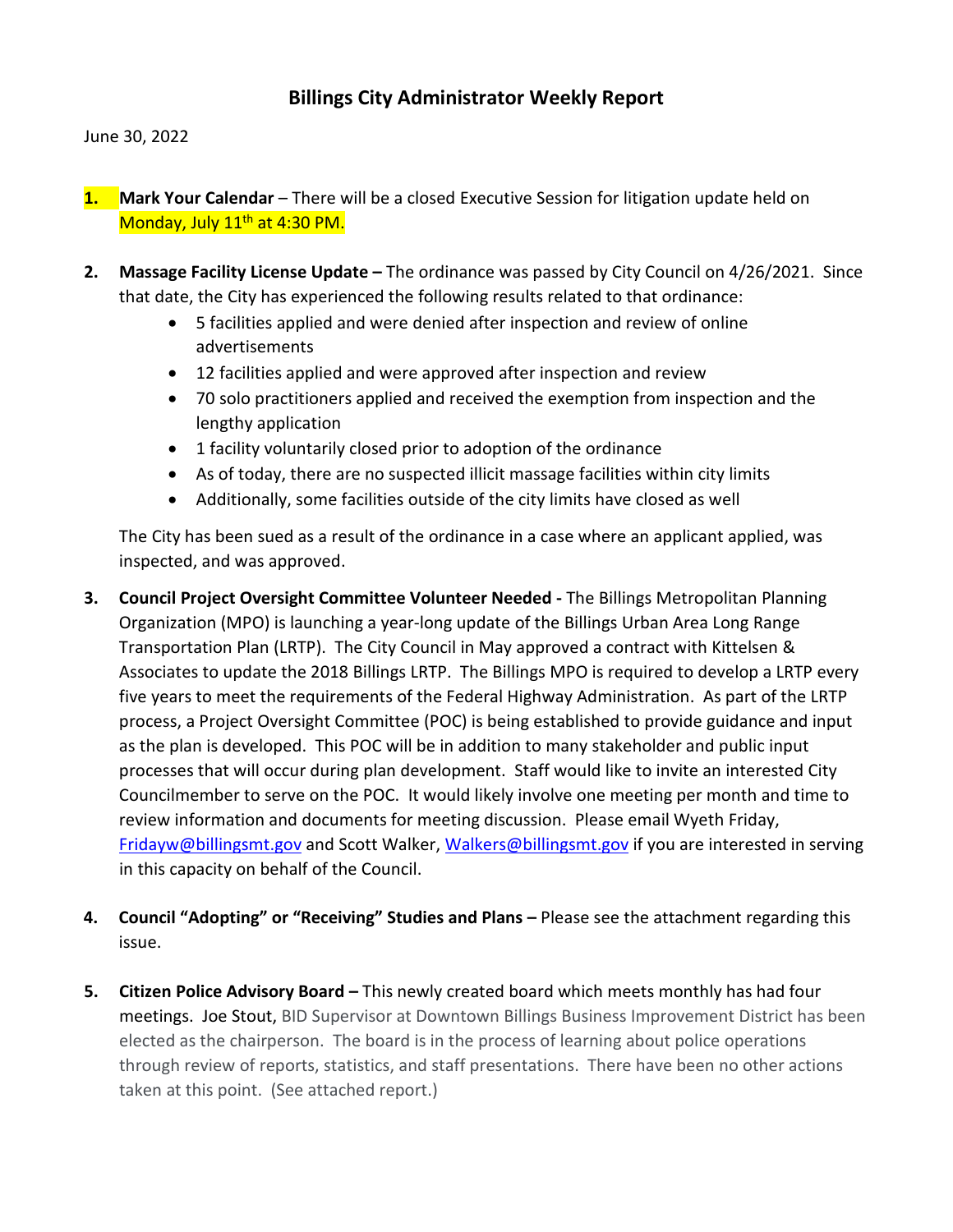#### **6. From the PIO Desk**

Billings officers to face off against fire fighters in  $2^{nd}$  annual charity softball game: <https://ci.billings.mt.us/CivicAlerts.aspx?AID=2340>

#### **City of Billings in the news –**

Construction costs for Stillwater Building up 40%; city looking for ways to offset increased costs: [https://www.kulr8.com/news/construction-costs-for-stillwater-building-up-40-city-looking-for](https://www.kulr8.com/news/construction-costs-for-stillwater-building-up-40-city-looking-for-ways-to-offset-increased-costs/article_64891e12-f864-11ec-8ef3-6f1717f0db4c.html)[ways-to-offset-increased-costs/article\\_64891e12-f864-11ec-8ef3-6f1717f0db4c.html](https://www.kulr8.com/news/construction-costs-for-stillwater-building-up-40-city-looking-for-ways-to-offset-increased-costs/article_64891e12-f864-11ec-8ef3-6f1717f0db4c.html)

Billings adopts its budget, sparring over how best to use portion of public safety mill levy [https://billingsgazette.com/news/local/billings-adopts-its-budget-sparring-over-how-best-to-use](https://billingsgazette.com/news/local/billings-adopts-its-budget-sparring-over-how-best-to-use-portion-of-public-safety-mill/article_a40e788a-f66f-11ec-8ea5-eb32774fb838.html)[portion-of-public-safety-mill/article\\_a40e788a-f66f-11ec-8ea5-eb32774fb838.html](https://billingsgazette.com/news/local/billings-adopts-its-budget-sparring-over-how-best-to-use-portion-of-public-safety-mill/article_a40e788a-f66f-11ec-8ea5-eb32774fb838.html)

LISTEN: Cameron McCamley of the Billings Fire Department talks on KBEAR about the 4<sup>th</sup> of July, closure of the Rims, preventing hot car deaths, cooking fires, and fire pit safety <https://youtu.be/iMH0bnjOsqA>

City of Billings asks for your input <https://newstalk955.com/city-of-billings-asks-for-your-input/>

What is the quality of life in Billings? <https://www.yourbigsky.com/billings-beat/what-is-the-quality-of-life-in-billings/>

Electric car charging stations coming to Billings airport [https://www.yourbigsky.com/billings-beat/electric-car-charging-stations-coming-to-billings](https://www.yourbigsky.com/billings-beat/electric-car-charging-stations-coming-to-billings-airport/)[airport/](https://www.yourbigsky.com/billings-beat/electric-car-charging-stations-coming-to-billings-airport/)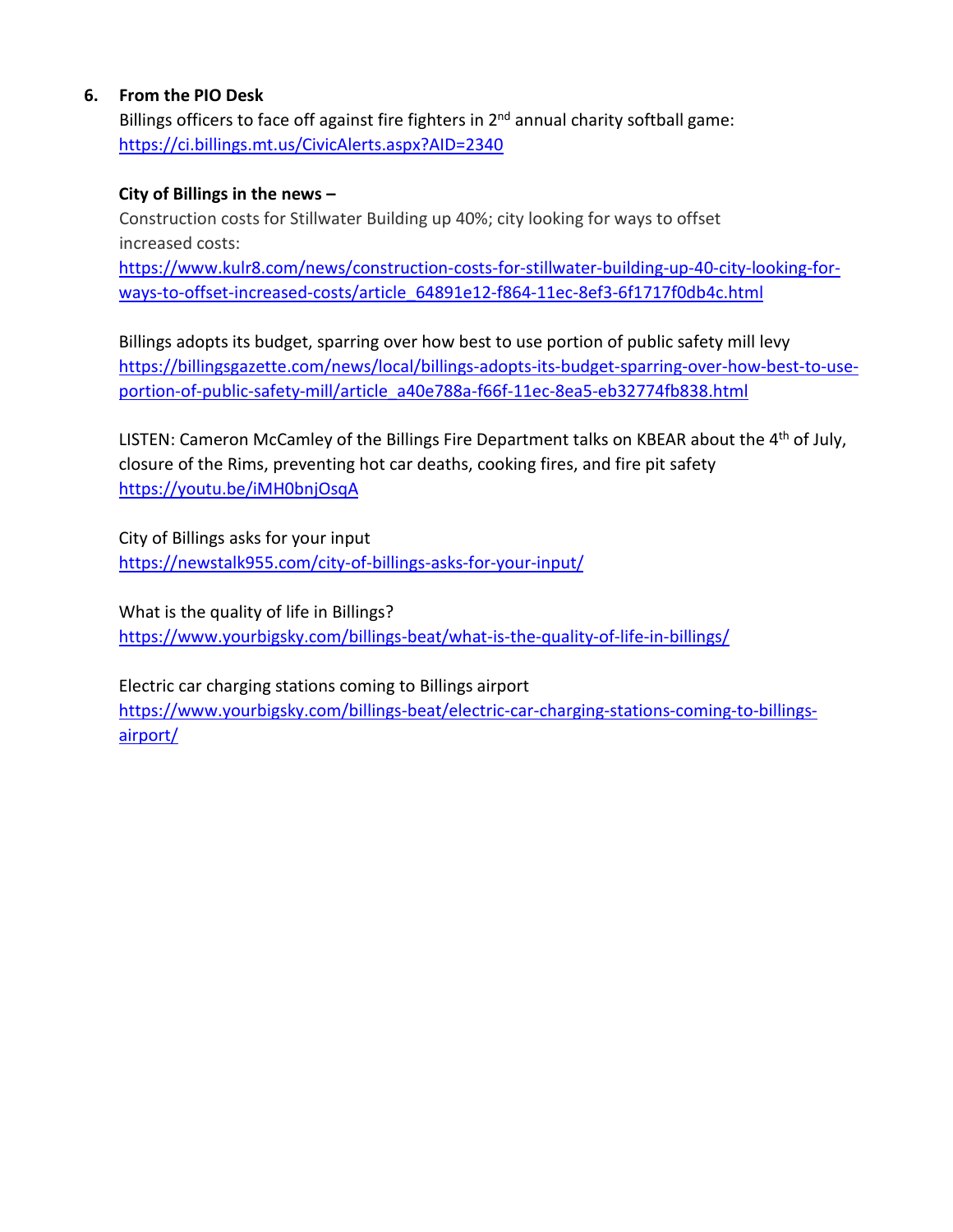#### **Case for Council to Adopt Plans**

Council has raised the question of why the City Council can't just accept or receive various plans and studies completed for the City by staff and in coordination with staff and consultant teams. Specifically, Council has raised this question in relation to transportation related studies or plans, but this issue could carry over into any number of City supported studies or plans completed for short- and long-term infrastructure and program execution for the benefit of the community.

One position presented is that by adopting a plan the City is committed to executing the entire plan and all projects or programs included in the plan. A plan is just that, a plan. It does not constitute a commitment or contract; it is a strategy or proposal for achieving something. A plan execution is fully dependent on obtaining funding and other elements, including Council approval of different aspects of that plan. While, generally, staff would consider fully executing any plan or study a best-case scenario, there are many checks and balances beyond adopting a study or plan that must occur before a project can be completed, including obtaining funding, approving design, and contracting for construction of a project. Further, why would the city embark on many of its studies and plans if not because it is committed to the specific improvements the plan is designed to study and implement?

The following sections and bullets are an effort by staff to explain the need for Council to continue adopting plans and studies if it is to help the community keep its options open to secure funding at the local, state, and federal level. In some cases, it is necessary to adopt plans and studies to ensure the city is following regulatory requirements to remain in good standing with federal agencies that oversee local programs.

## **Objective and Logical Support for Plan Adoption**

- Adoption is active and provides commitment and direction from Council to staff and the community.
- *Accept* or *Receive* does not provide the same direction to staff and indicates no commitment to the community.
- Informational items vs. real action items
	- o The Bicycle and Pedestrian Advisory Committee Annual Report or the Par 3 Golf Course annual report are passive – Council could *accept* or *receive* these reports without significant consequences
	- o The Downtown Traffic Study and its Alternative Prioritization and Public Preference Plan or the  $5<sup>th</sup>$  Avenue Corridor Study are active – projects may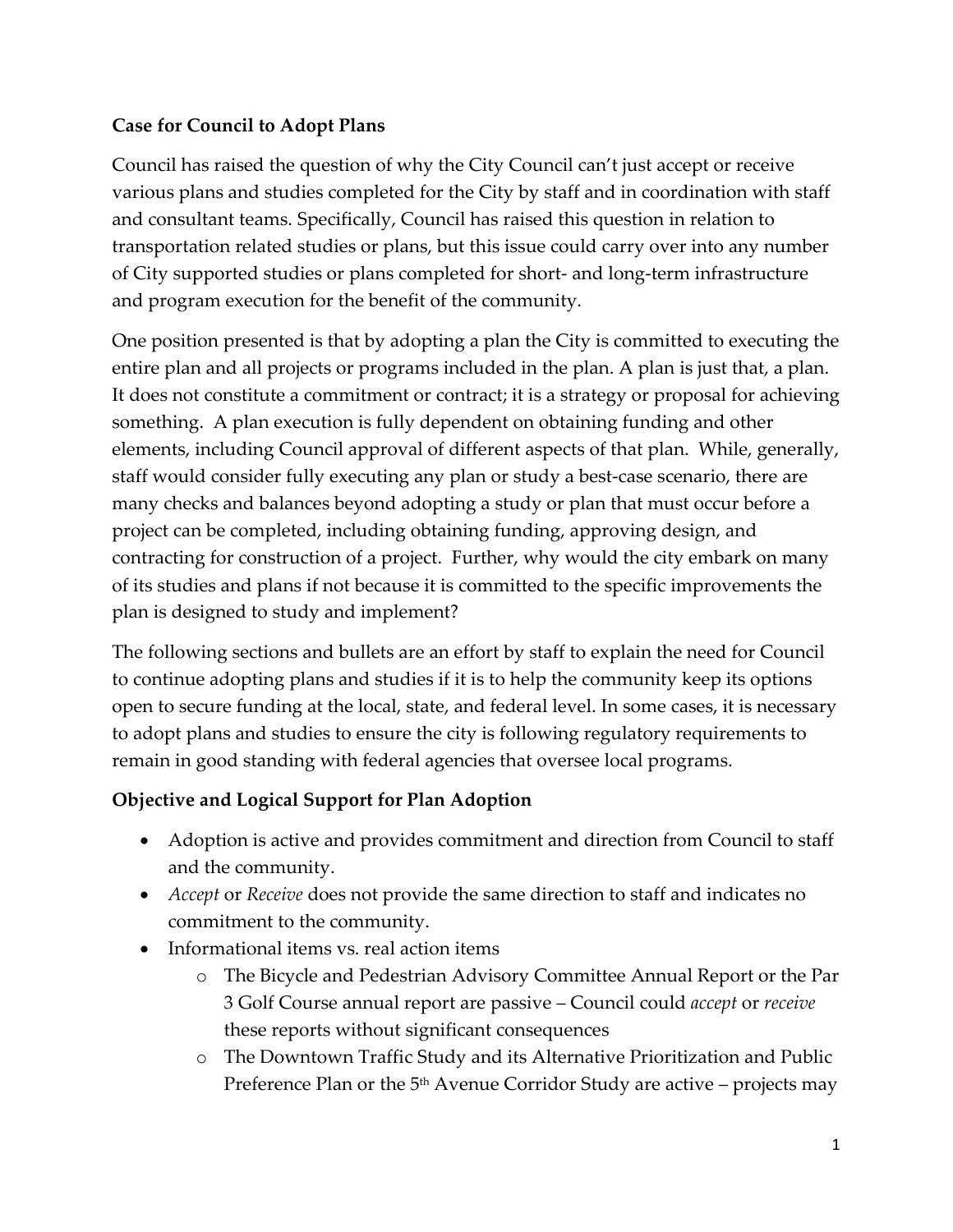result from these that qualify for city funding, state funding, grant funding

- Adoption indicates commitment and is often required to make the City eligible to apply for grants
- Adoption does not mean individual projects do not come back to Council for review and approval to move forward. There are other checks and balances, and city processes that occur for a project to be funded and built. The Capital Improvement Plan is a perfect example of how specific projects move from studies and plans into an actual funding program to be built. Another example would be grant applications that must be approved by Council to fund projects identified in a given adopted plan.

#### **Code or Regulatory Support for Plan Adoption**

- From a federal planning perspective, there are some items that require formal adoption by the City/MPO pursuant to the Code of Federal Regulations (CFRs):
	- o Long Range Transportation Plan 23 CFR 450.324
	- o Unified Planning Work Program 23 CFR 450.308
	- o Transportation Improvement Program 23 CFR 450.326
	- o Public Participation Plan 23 CFR 450.316
- If the City wants to be able to use Federal funds for projects called out in a local plan – like the Safe Routes to School Study, 5<sup>th</sup> Avenue Corridor Study, etc., the City needs plans to be adopted.

This is illustrated in what will be, and has been, included in notice of funding opportunities (NOFOs) for the federal grants. All of these grant programs are going to want to see a project included in a locally adopted plan. Example: The Safe Streets 4 All (SS4A) NOFO – there was the option to apply for a planning grant to develop a safety plan that meets the program requirements; but if a community already had an adopted plan that met these requirements then applying for project funding is the next step. Without that adopted plan, that community wouldn't be able to directly apply for project funding.

• MCA in 76-1-600 requires a community that has a Growth Policy for it to be adopted by the governing body.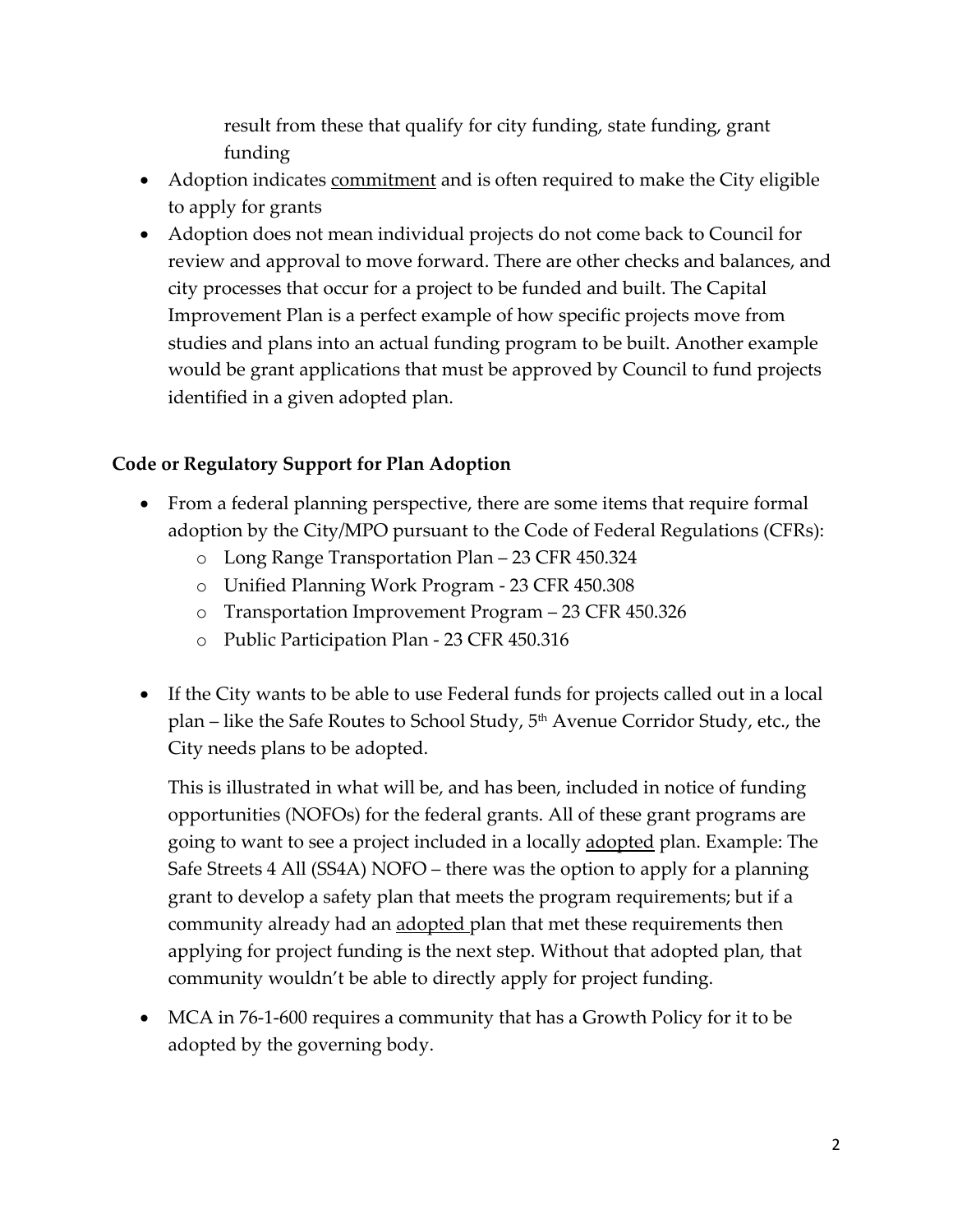Therefore, staff recommends Council understands the level of support (active or passive) a plan/study deserves or requires so that regulations are followed, opportunities are not missed, and a clear message is sent to the public and staff regarding Council's expectations on how to use the information. This does not preclude future Councils from changing policy direction if it sees fit. However, it is also important to reiterate that some plans require adoption pursuant to federal regulations to access funding for the community. Additionally, it is important to understand the requirements of partnerships with outside agencies (federal, state, or other).